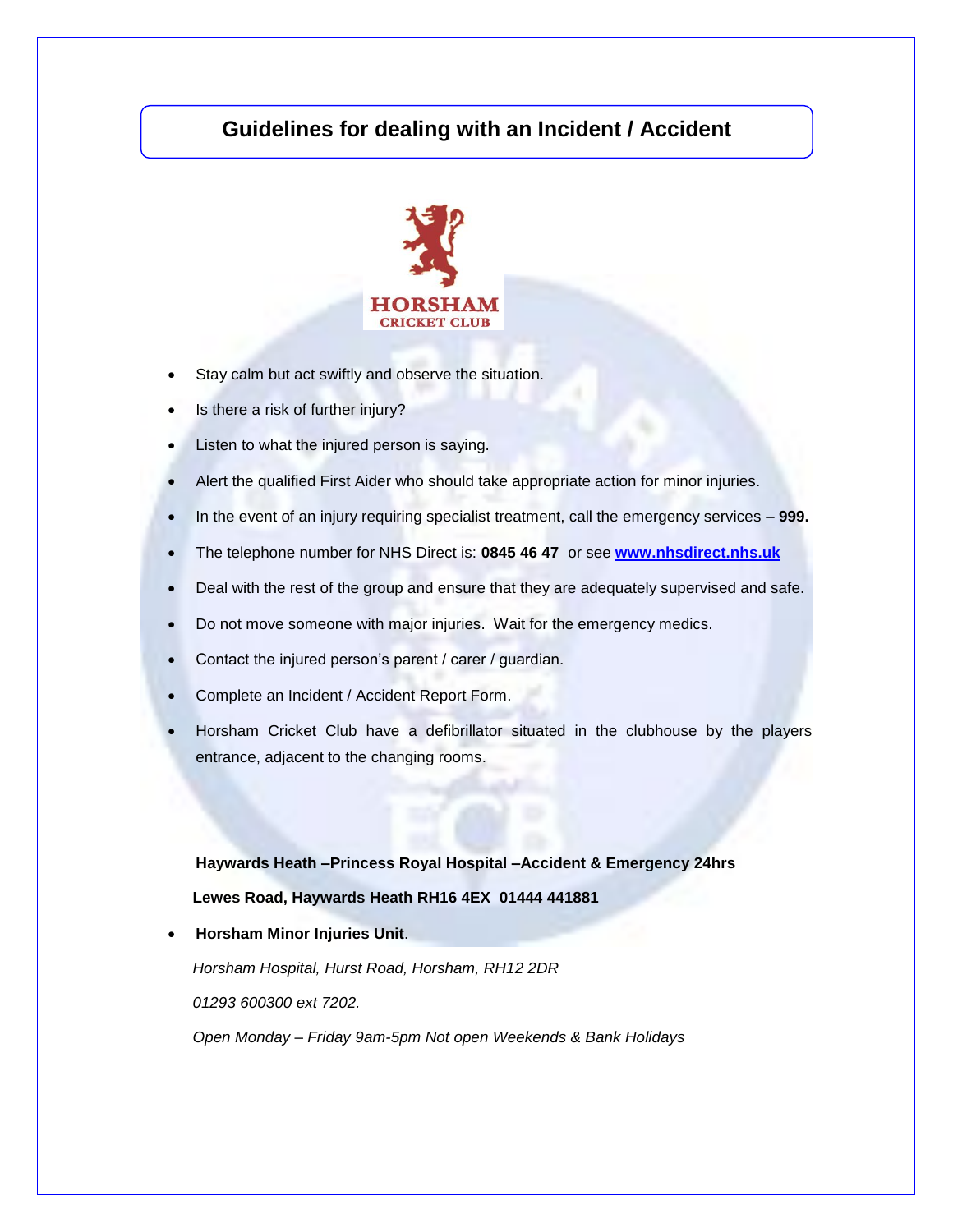HORSHAM HOSPITAL

*Horsham Hospital, Hurst Road, Horsham, RH12 2DR 01293 600300 ext 7202.*